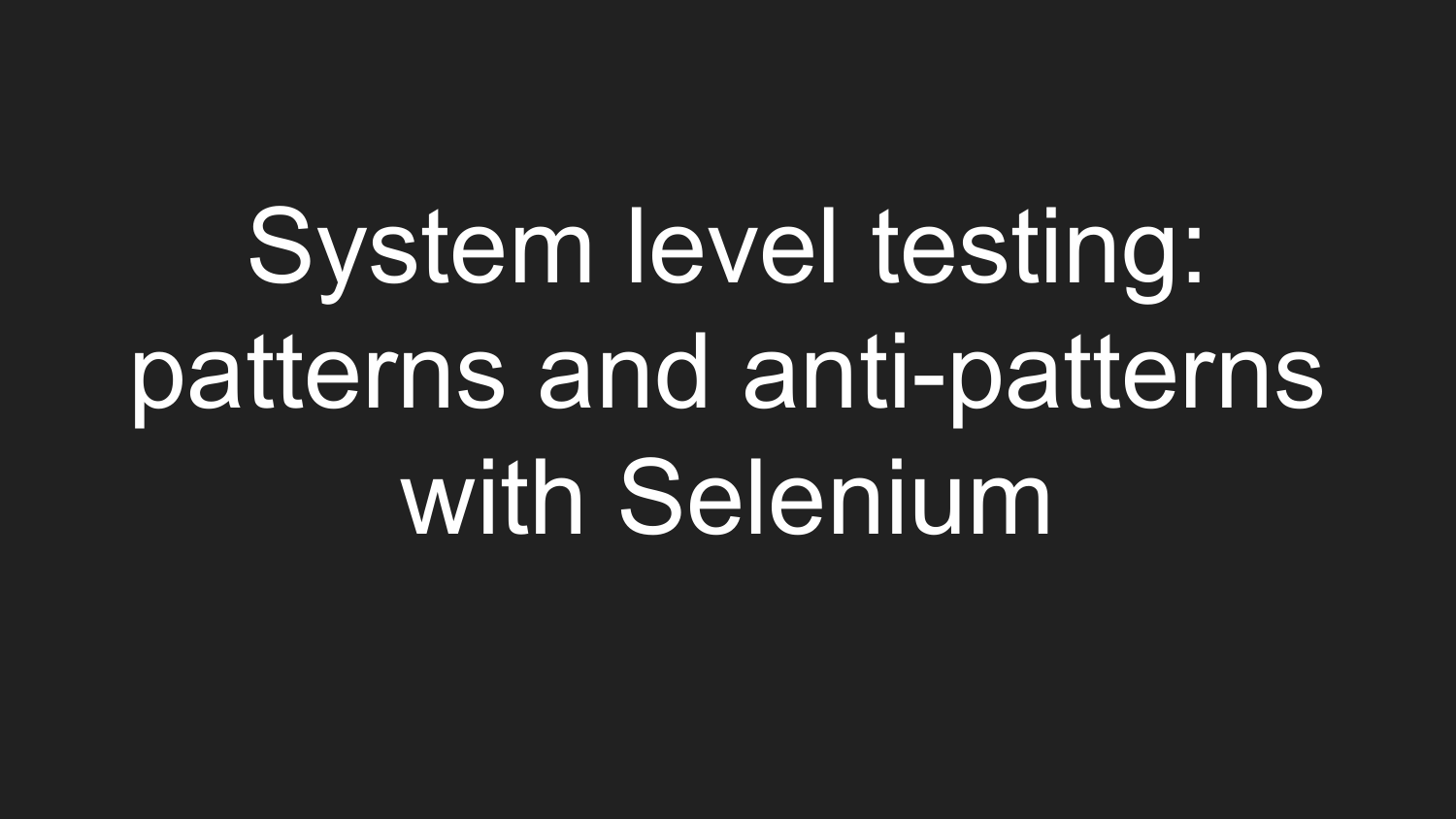# All happy families are alike; each unhappy family is unhappy in its own way.

From Anna Karenina by Leo Tolstoy.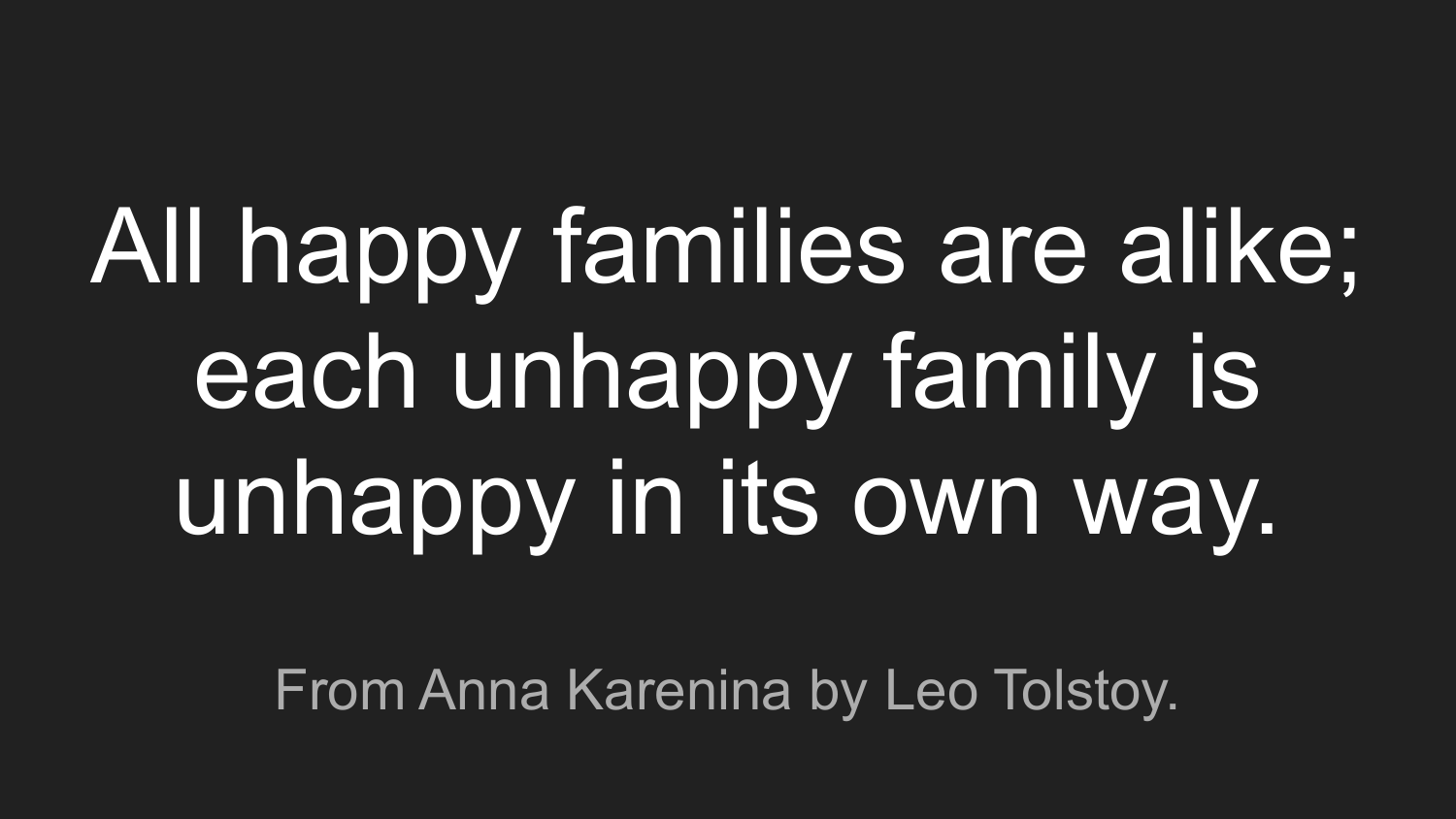### A good test is as small as possible.

While still providing value.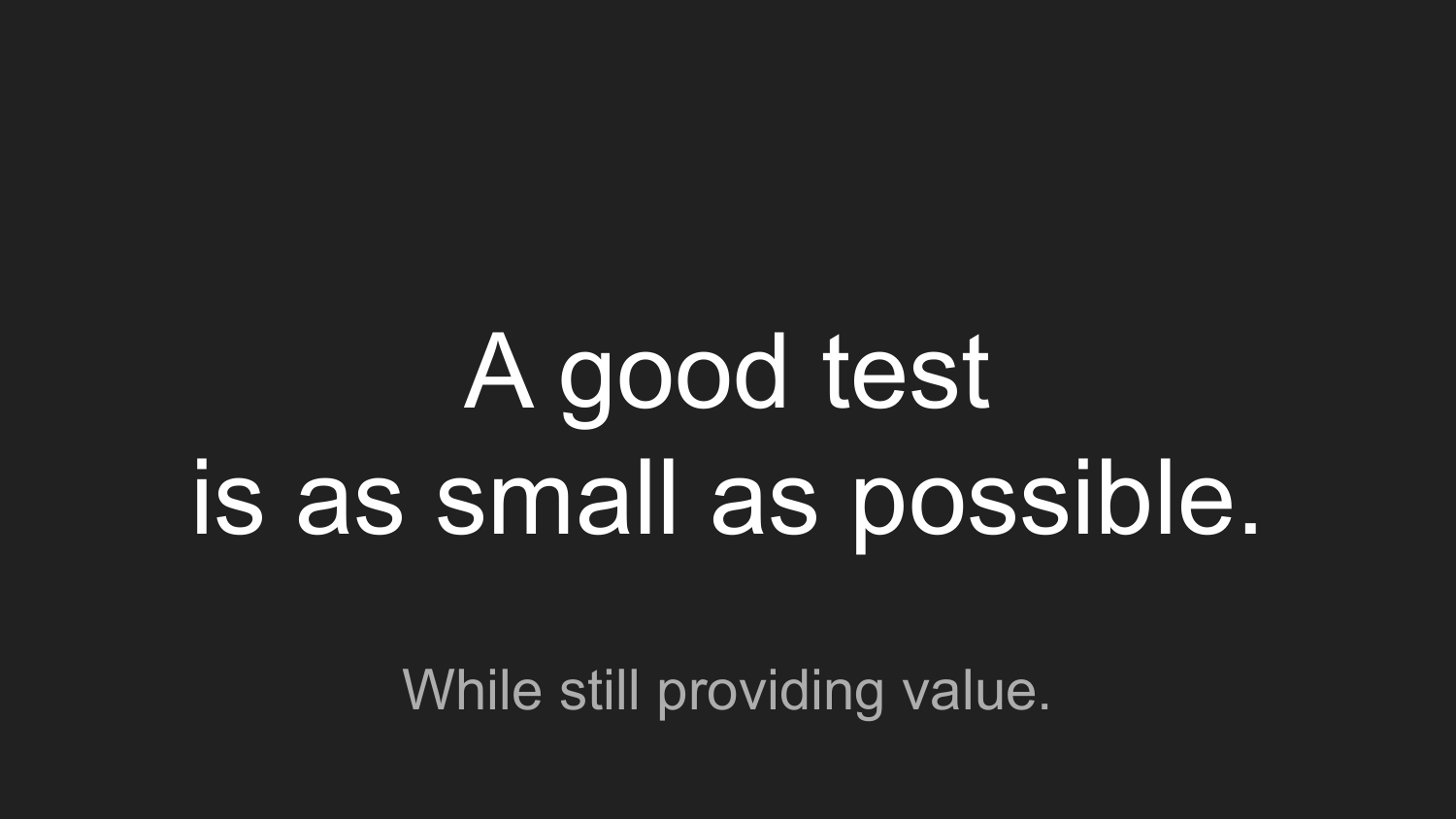# A good test is as simple as possible.

It is more important for tests to be simple than DRY.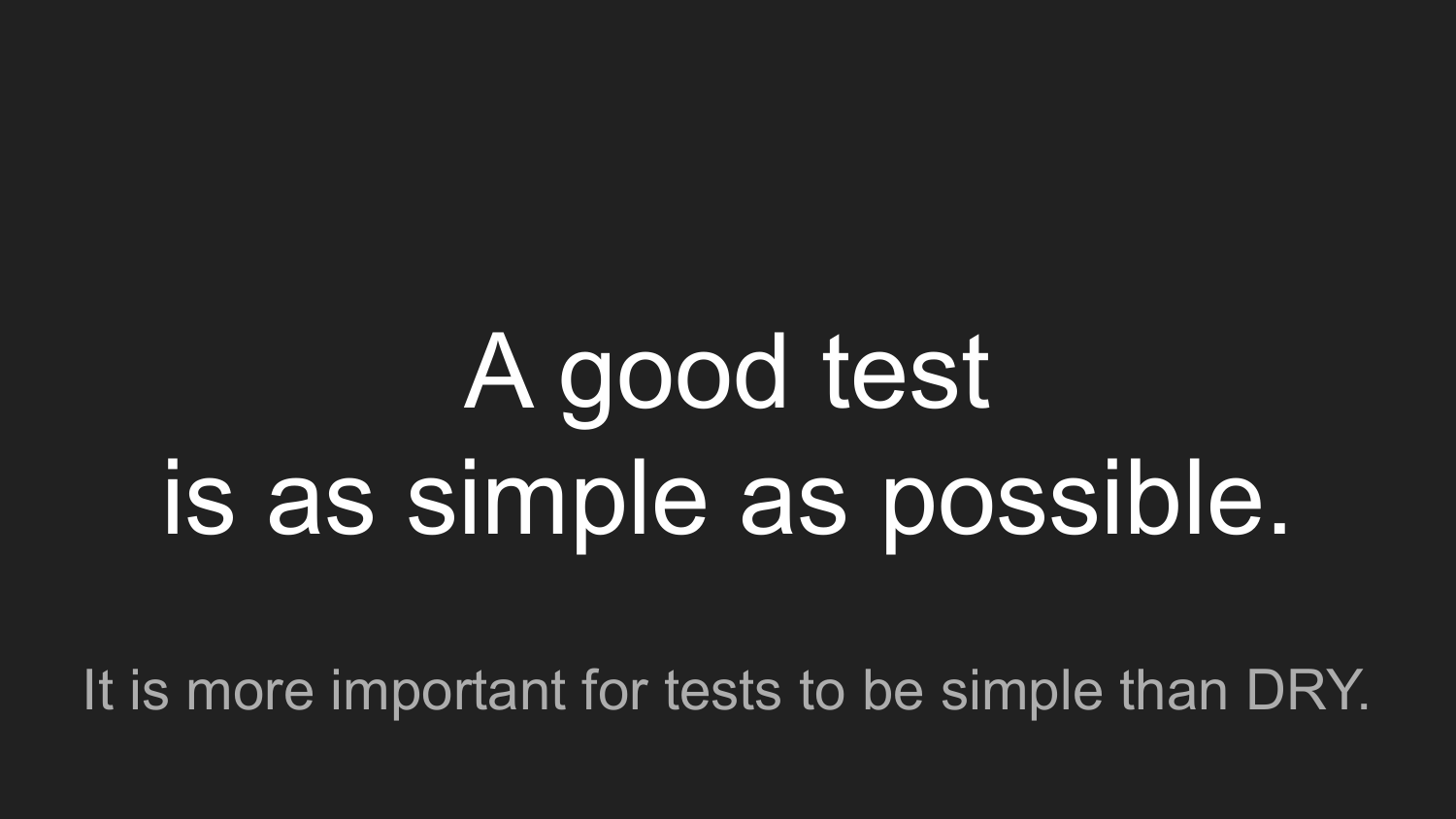### A good test tests as little as possible.

When it breaks, it should be easy to find why.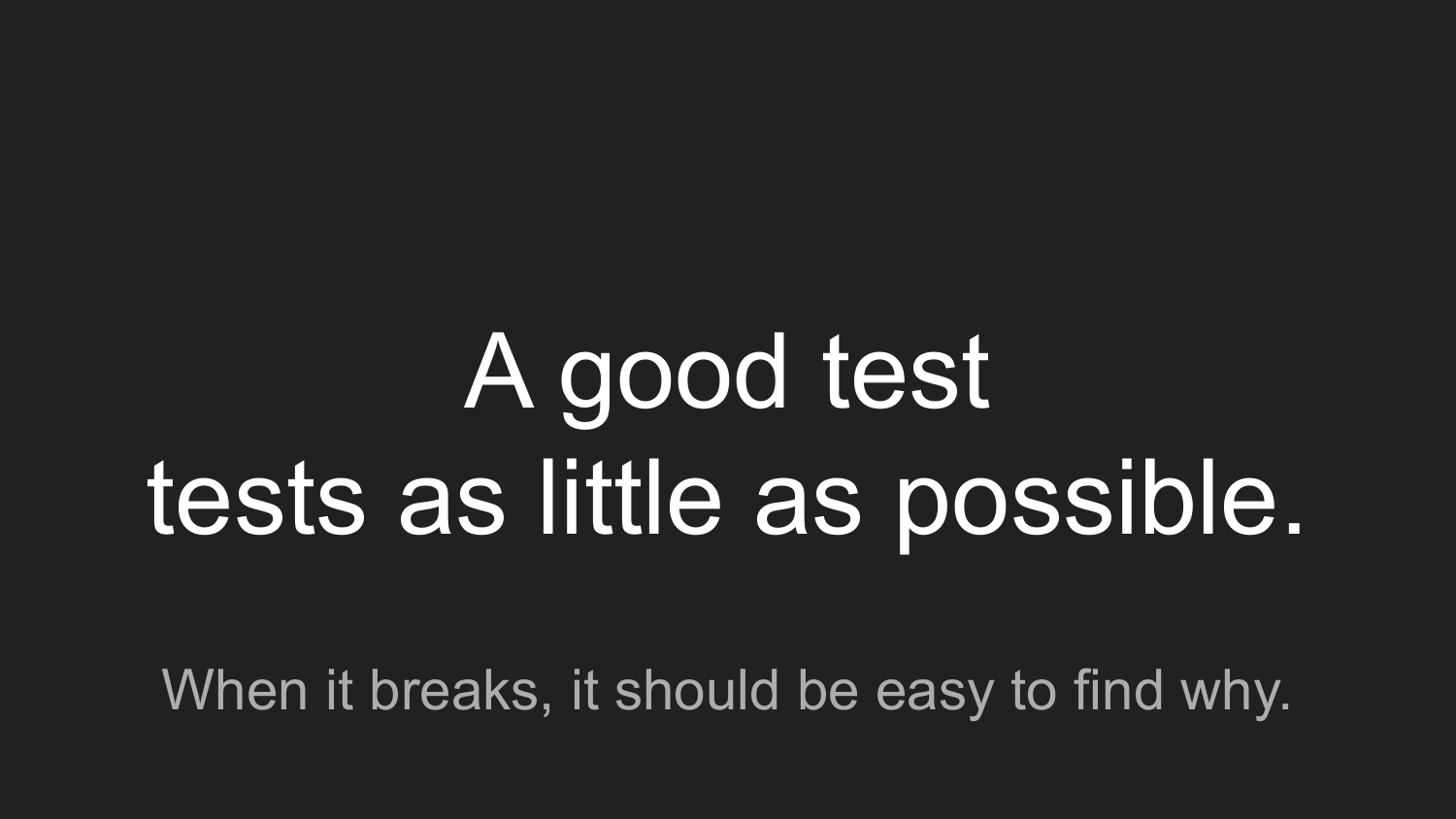# A good test uses API for setup.

As much as possible. It's both faster and more robust.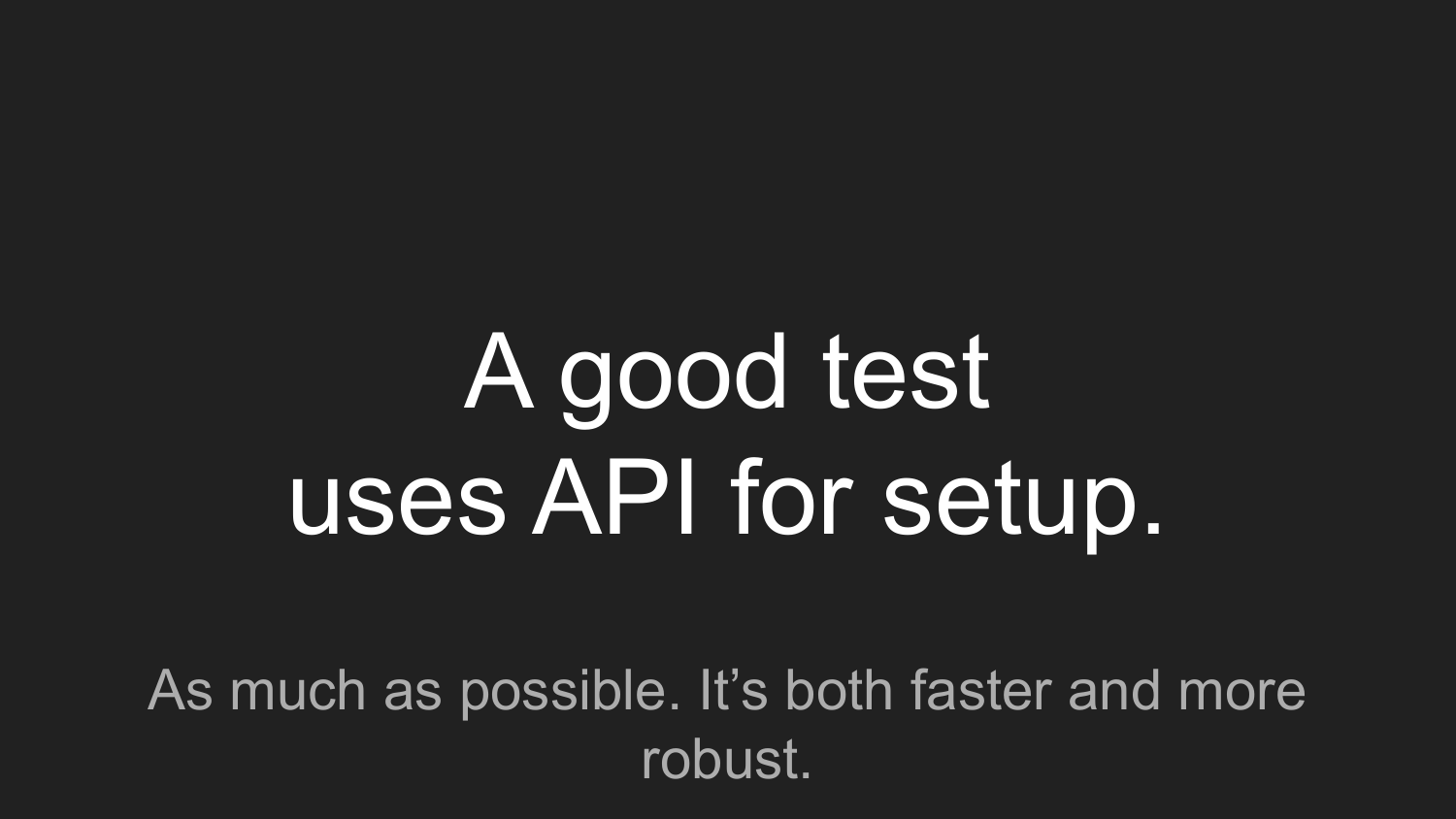Exceptions are possible but not probable.

# A good test uses page objects.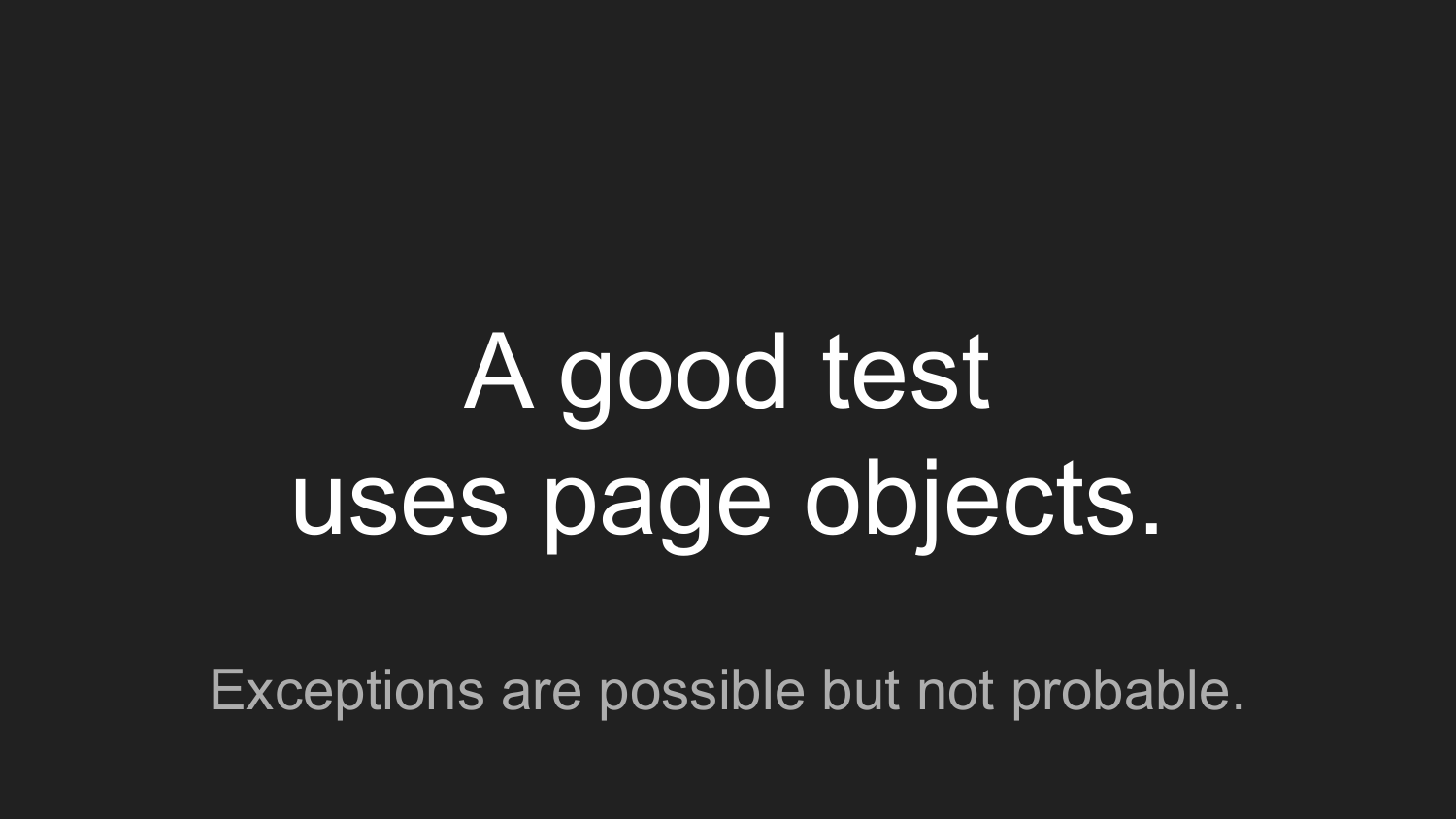# A good test doesn't depend on others.

Test suite should pass when tests are running in random order or in parallel.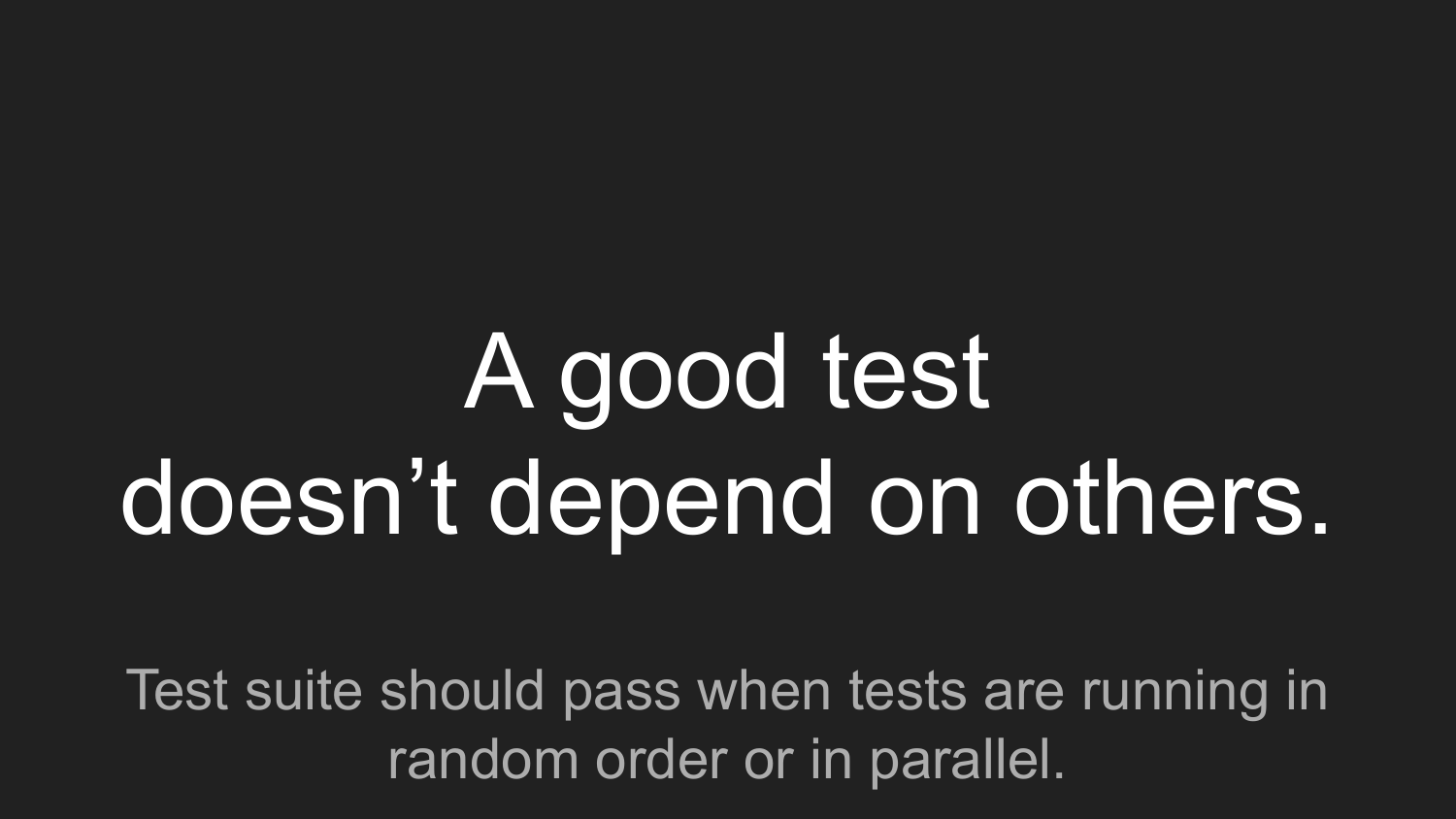## A good test sets up it's environment.

Users, pages, files...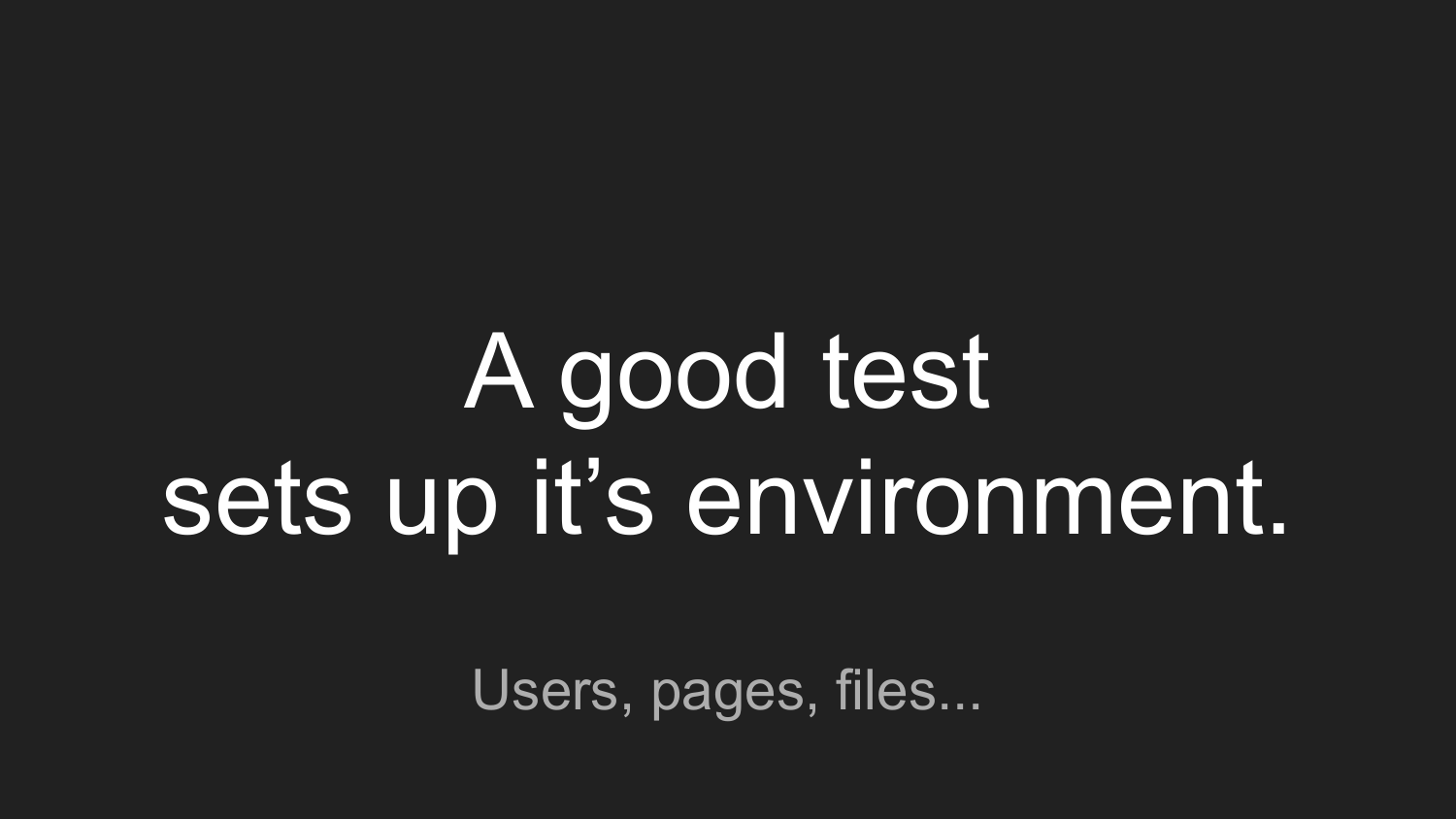# A good test sets up it's environment.

It does not depend on the environment being in a certain state.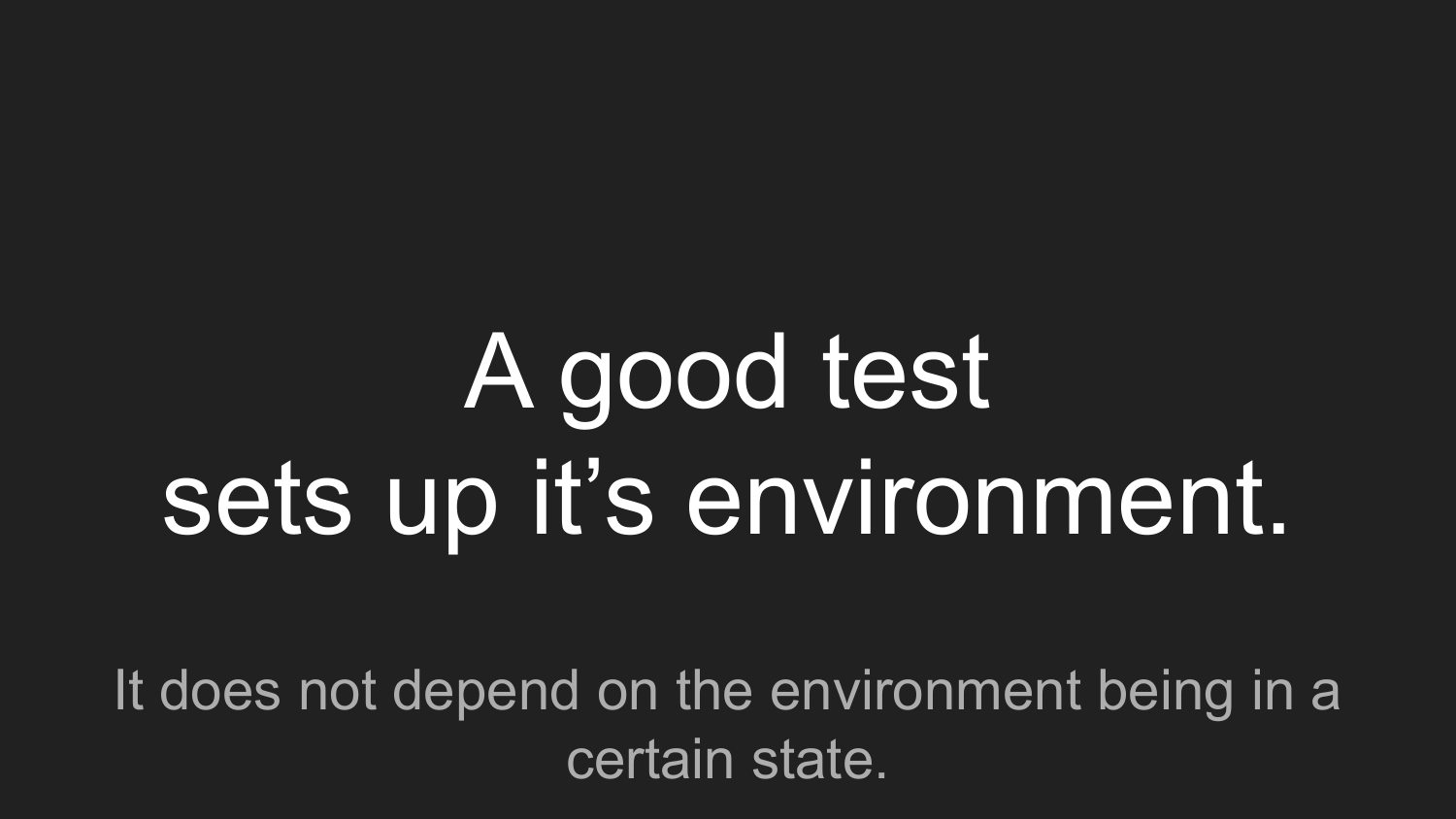# A good test is at a lower level.

What could be tested at a lower level should not be tested at a higher lever.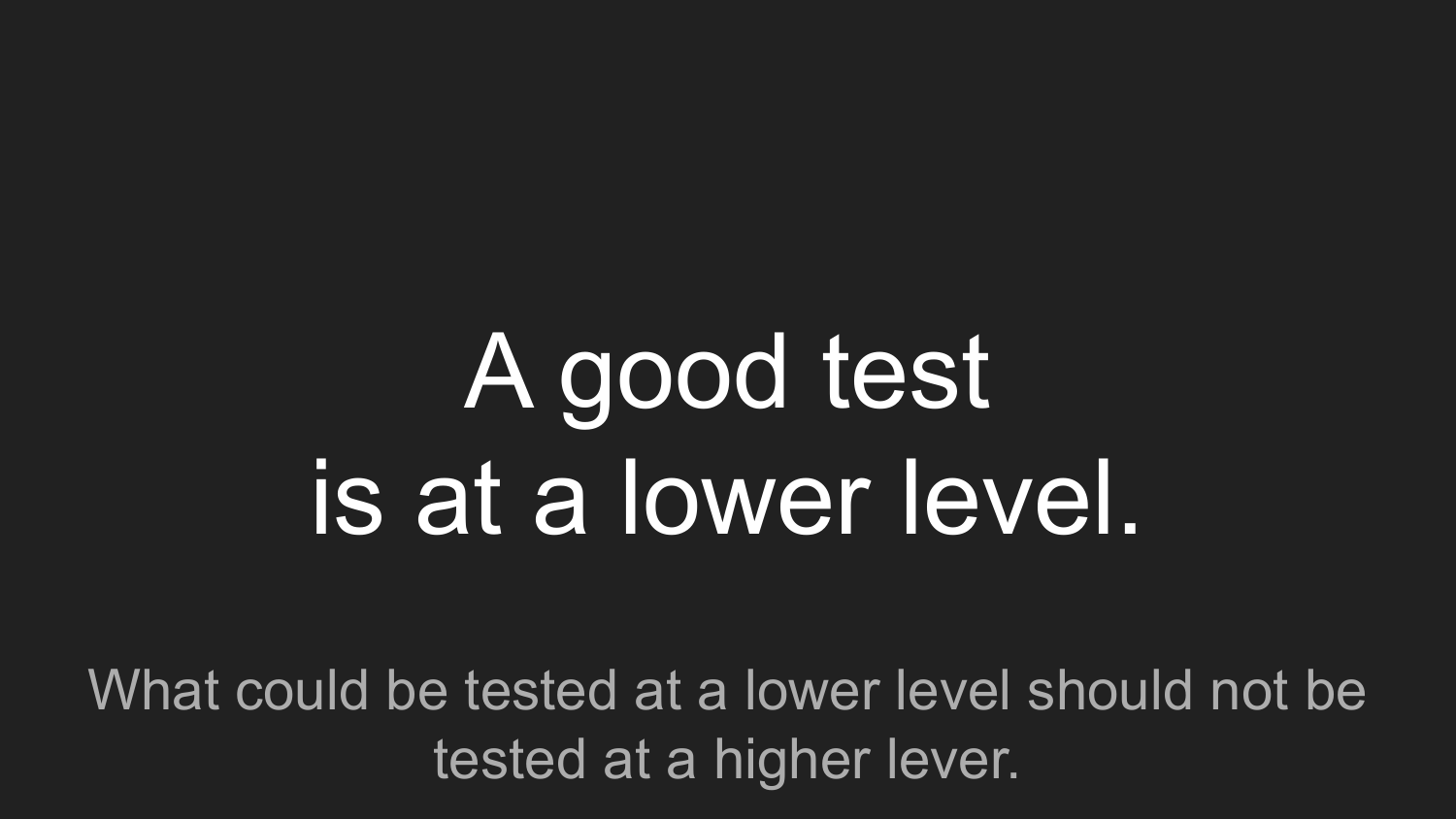# A good test is at a lower level.

There should be as little high level tests as possible.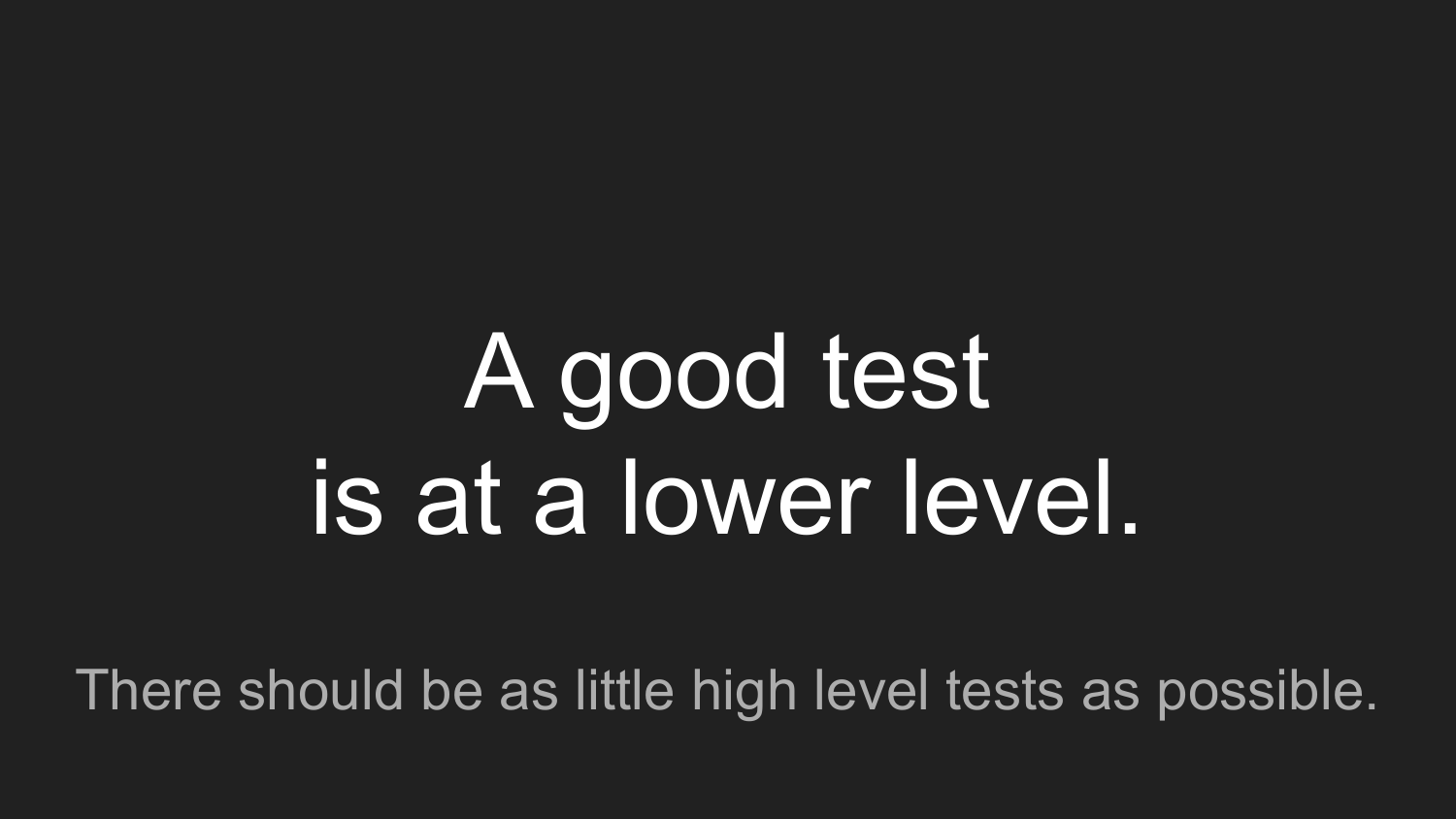#### This list is not complete.

Please help me complete it.